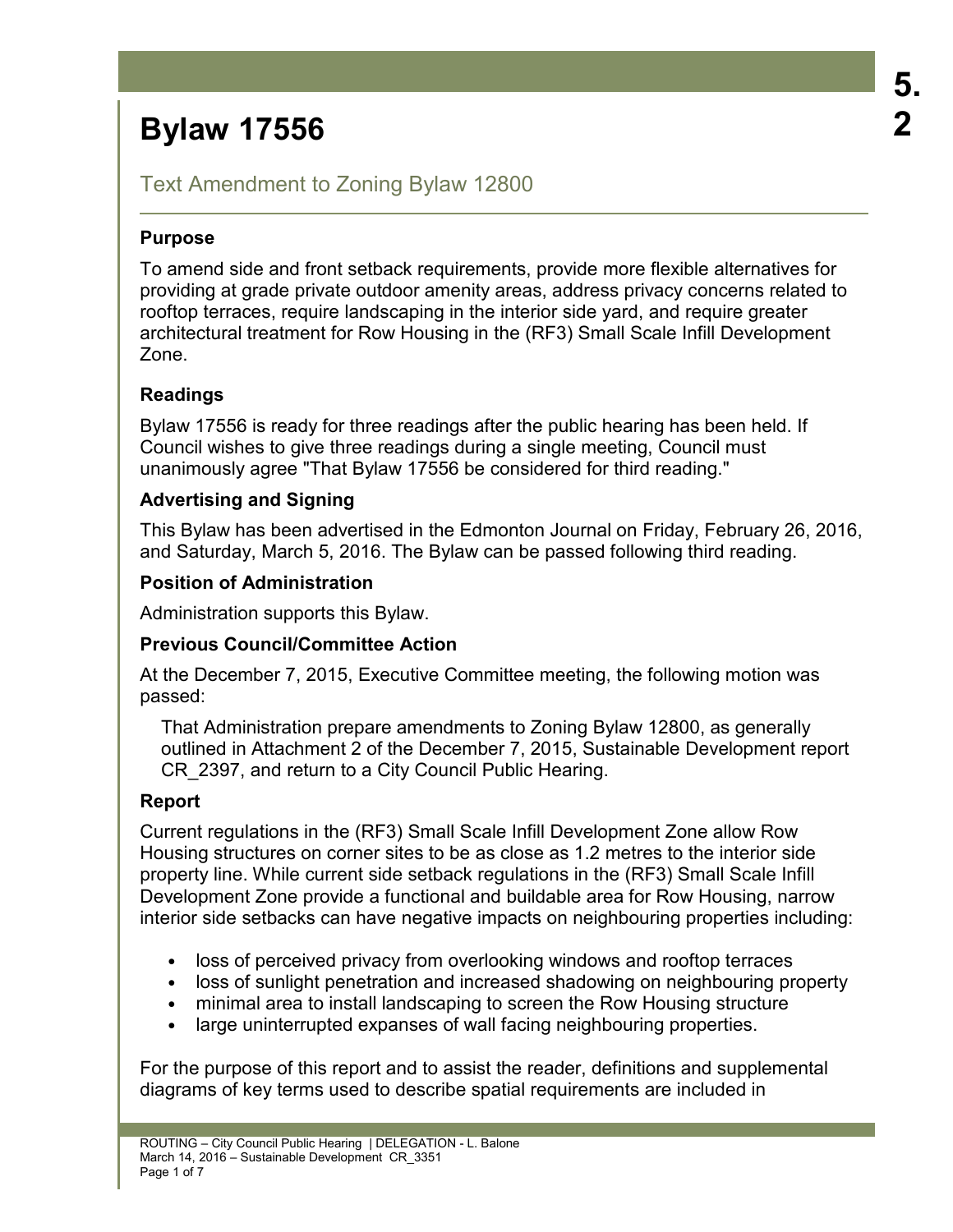# Attachment 2.

Continued refinement of Zoning Bylaw 12800 provides opportunities to improve outcomes for Row Housing, while maintaining existing redevelopment opportunities. Bylaw 17556 proposes the following amendments:

Section 140 – (RF3) Small Scale Infill Development Zone:

- increasing the minimum interior side setback from 1.2 metres to 3.0 metres in conjunction with reducing the minimum flanking side setback from 2.5 metres to 2 metres
- replacing existing rigid dimensional requirements for private outdoor amenity area with a more flexible at grade amenity area requirement of 15 metres squared and permitting private outdoor amenity areas within the front yard
- requiring landscaping within interior side yard
- requiring architectural treatment along the portion of the building facing the interior side yard
- requiring a minimum of one entrance door or entrance feature to face each public roadway, excluding a lane

Section 814 – Mature Neighbourhood Overlay:

• providing a graduated contextual front setback for Row Housing on corner sites zoned (RF3) Small Scale Infill Development

Ancillary Changes:

- adopting a definition and required stepbacks for rooftop terraces
- reducing the flanking side setbacks for all listed uses in the (RF3) Small Scale Infill Development Zone
- including Apartment Housing and Stacked Row Housing in regulations specific to Row Housing on corner Sites.

# Side Setbacks

To gather community input and inform Administration's recommendations to Council, Administration invited a diverse group of stakeholders to attend a workshop on September 14, 2015. At the workshop, Stakeholders discussed the merits of current side setback requirements and were presented with four side setback scenarios including, a 1.5 metre minimum flanking side setback and 4 metre minimum interior side setback option. Most participants supported this scenario as it proposed the largest increase to the interior side setback and greatest decrease to the flanking side setback. Upon further review and internal circulation of this option, Administration identified that a flanking side setback of less than 2 metres presented practical difficulties with constructing a landing and stairs to the dwelling within the property lines, and did not preserve sufficient yard space to accommodate landscaping and projection of architectural features such as eaves and verandas.

By determining that the flanking side setback must be at least 2 metres in width, a 3 metre flanking side setback is proposed as it offers additional area for at grade amenity areas and installation of enhanced landscaping to help screen Row Housing structures from neighbouring properties. A 2 metre flanking side setback and 3 metre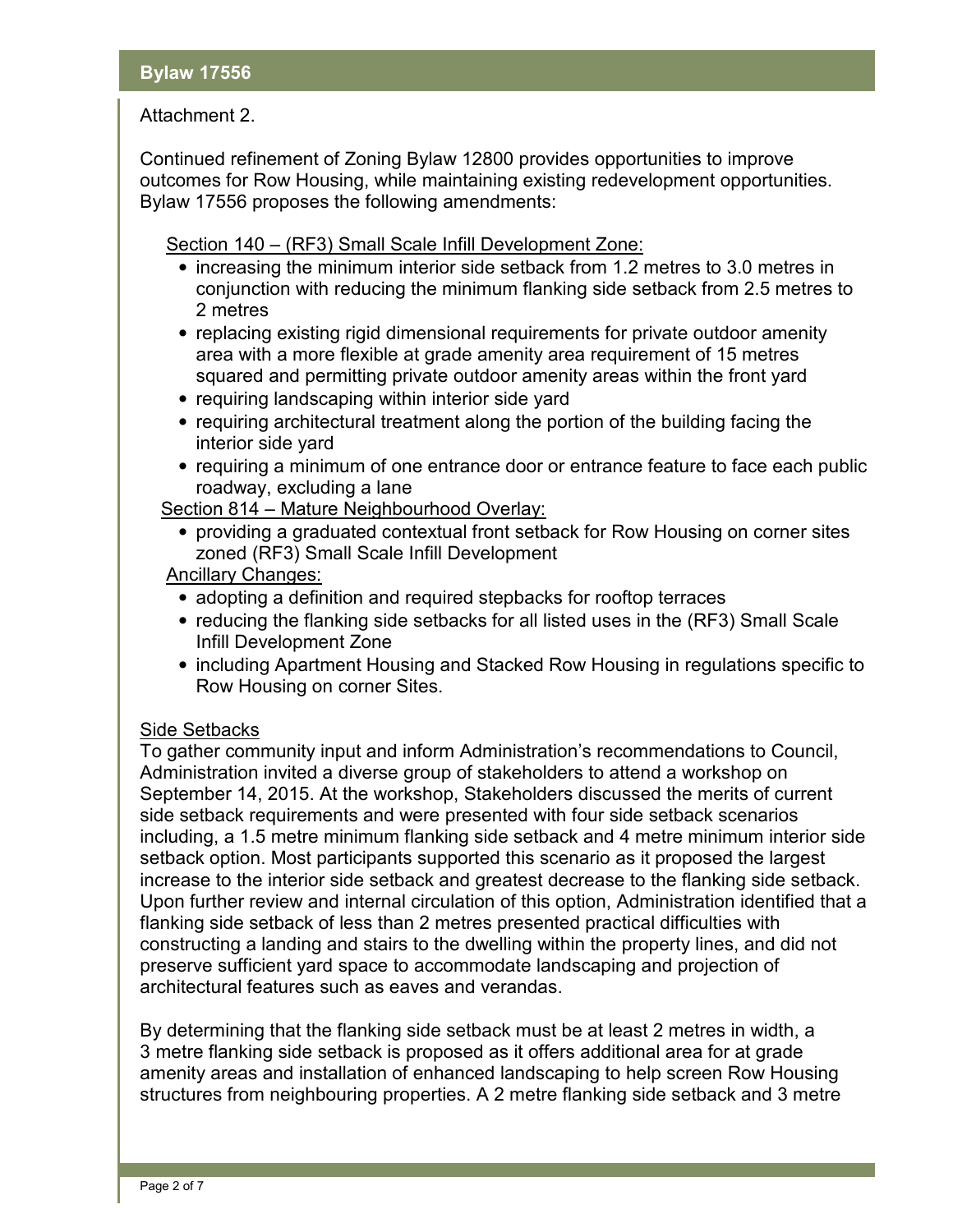interior side setback balance high level direction received from public consultation with technical and physical limitations of the site.

#### Floor Area Constraints

The net impact of a reduction to the minimum flanking side setback from 2.5 metres to 2 metres in conjunction with an increase to the minimum interior side setback from 1.2 metres to 3 metres, is a reduction in the width of the allowable building pocket by 1.3 metres. This significant reduction in the width to the allowable building pocket can dramatically reduce the size of the allowable building pocket to less than the permitted site coverage, thereby resulting in a loss of buildable floor area, precluding the development of Row Housing in the (RF3) Small Scale Infill Development Zone, and underutilizing land as it is redeveloped.

A trade-off is necessary to make up the shortfall in the allowable building pocket area and preserve opportunities for Row Housing redevelopment in the (RF3) Small Scale Infill Development Zone. The trade-off needed entails changes to the front setback or rear setback in the Mature Neighbourhood Overlay. Administration recommends an adjustment to the front setback as this approach preserves development opportunities for Row Housing and helps to address issues of privacy, overlook and shadowing on the neighbouring property's rear yard. The balance of this report and Attachment 3 and Attachment 4 provide justification for Administration's recommendation.

### Front Setback

As part of draft amendments presented at the December 7, 2015, Executive Committee meeting, Administration proposed a maximum 6 metre front setback for Row Housing on corner sites zoned (RF3) Small Scale Infill Development within the Mature Neighbourhood Overlay. Executive Committee discussed concerns raised by stakeholders over the potential for blockface misalignment in situations where the front setback of neighbouring properties is greater than 11 metres. As a result, Administration engaged stakeholders to understand the implications of an alternative method for determining the front setback.

As a result of feedback obtained through consultation, Administration has developed a graduated contextual front setback for Row Housing on corner sites zoned (RF3) Small Scale Infill Development within the Mature Neighbourhood Overlay. This revised approach establishes that where the front setback of the abutting lot is:

- 9 metres or less, the front setback shall be consistent within 1.5 metres of the front setback on the abutting lot, to a maximum of 6 metres
- greater than 9 metres and less than 11 metres, the front setback shall be consistent within 3 metres of the front setback of the abutting lot, to a maximum of 7 metres
- 11 metres or greater, the front setback shall be consistent within 4 metres of the front setback on the abutting lot.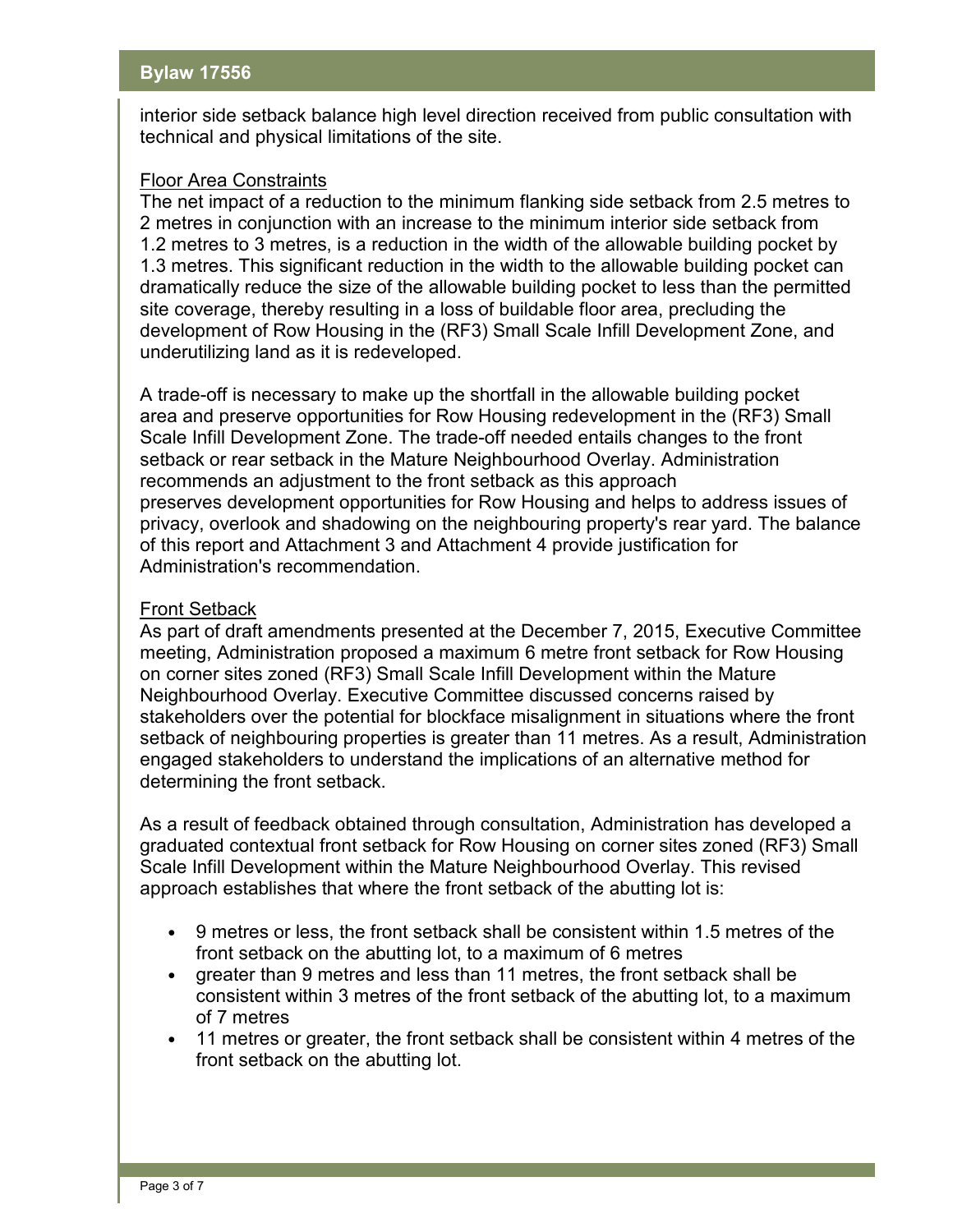The proposed front setback approach recognizes the importance of a contextual front setback and aims to maintain reasonable blockface alignment and street presence for neighbouring properties, while preserving a functional building pocket in most instances (see Attachment 3 and Attachment 4).

In considering the front setback approaches that were circulated to stakeholders in relation to the general purpose of the (RF3) Small Scale Infill Development Zone and policy documents, including the Municipal Development Plan, a graduated contextual front setback approach offers preferred outcomes. The (RF3) Small Scale Infill Development Zone's general purpose is to use land efficiently by provide opportunity for infill redevelopment in the form of Row Housing, with up to four dwellings on corner sites. A graduated contextual front setback approach allows for an efficient use of land by maintaining opportunities to develop Row Housing in (RF3) Small Scale Infill Development Zone and aligns with policy that encourages residential infill that is sensitive to existing development.

Administration notes that in instances where the required front setback is greater than 6 metres and the permitted site coverage is restricted by the allowable building pocket, Row Housing may become increasingly difficult to develop in the (RF3) Small Scale Infill Development Zone. On those sites where the front setback on neighbouring property is greater than 11 metres, Administration anticipates this could lead to an increase in the number of requests for variances to setbacks, separation space, privacy zone and offstreet parking requirements . In considering a variance, Administration will continue to invite input from affected parties through the established community consultation process.

#### Private Outdoor Amenity Area - At Grade and Above Grade

To develop more family-oriented dwellings, Administration recommends removing the current regulations prohibiting the dedication of private outdoor amenity area in the front yard. This approach allows Row Housing and its surrounding yard spaces to be designed to maximize residents' enjoyment of amenity areas, and make efficient use of land.

To address present barriers to providing at grade private outdoor amenity area within the setback requirements, rigid dimensional requirements (metres x metres) are replaced with more flexible at grade area requirements (square metres). This approach is intended to provide greater flexibility in accommodating useable private outdoor amenity areas at grade, and within the proposed minimum side setbacks without the need for a variance.

### Privacy and Overlook

At the initial consultation stage of this project, stakeholders highlighted issues related to perceived loss of privacy and overlook as a result of neighbouring rooftop terraces (above grade amenity areas) on Row Housing. Stakeholders identified orienting rooftop terraces towards the flanking streets as a potential solution. Upon further analysis of the challenges and ambiguity of determining the orientation of rooftop terraces on a flat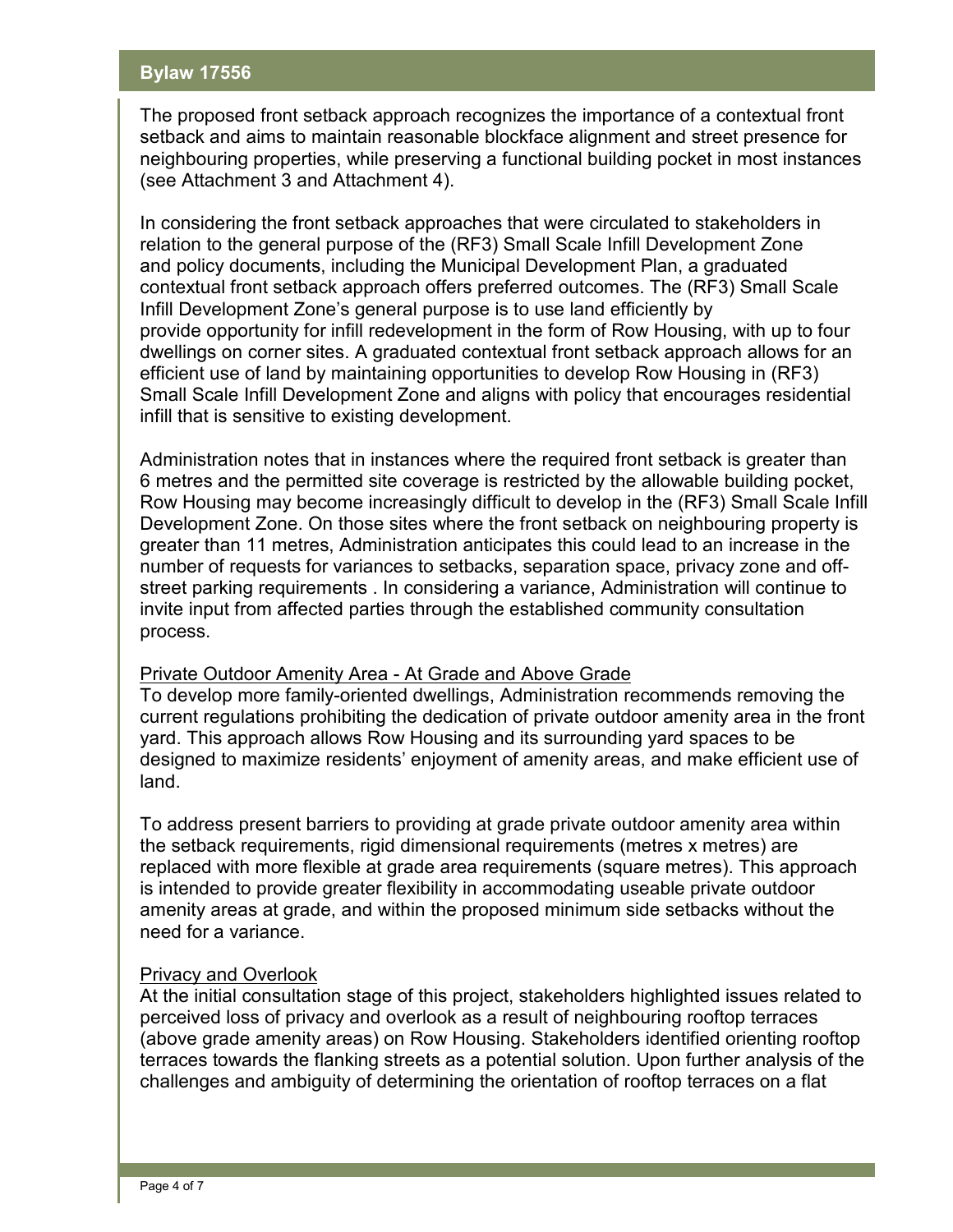roof, Administration explored requiring a stepback as a solution. Amendments will require a stepback for rooftop terraces from all building façades. On corner sites, a 3 metre stepback from the building façade facing the neighbouring property is required. Introducing a stepback for rooftop terraces has the added benefit of allowing for greater sun exposure at ground level, creating a more pedestrian-friendly environment by reducing the appearance of massing and ensuring structures maintain a human scale.

As part of Administration's concurrent project to explore options to implement privacy measures and privacy screening on platform structures, Administration has prepared an options report and potential amendments to Zoning Bylaw 12800 requiring stepbacks for rooftop terraces for all low density development. This project has a scheduled Executive Committee meeting date of April 26, 2016.

### Improved Architectural Treatment

Proposed amendments will improve the overall appearance and degree to which architectural treatment is incorporated into Row Housing. The new requirements include individually defining each dwelling on all exterior façades, incorporating greater architectural treatment along the façade facing the interior side yard, and requiring the orientation of a minimum of one front door towards each frontage. This will create a more pedestrian-friendly environment, increase visual interest, and reduce the appearance of massing of Row Housing structures from all vantage points.

#### Landscaping and Ancillary Changes

Greater requirements for landscaping in the interior side yard provide a transition to better screen the scale and massing of Row Housing structures, and mitigate overlook and privacy impacts on abutting properties.

Further amendments proposed for other uses listed in the (RF3) Small Scale Infill Development Zone include:

- reducing the flanking side setback for all uses in the (RF3) Small Scale Infill Development Zone to ensure a consistent streetscape, and encourage a pedestrian friendly and urban streetscape; and
- incorporating Apartment and Stacked Row Housing into regulations specific to Row Housing on corner sites to manage common negative impacts on neighbouring properties.

#### **Policy**

Bylaw 17556 supports the following policies in *The Way We Grow*, Municipal Development Plan, Bylaw 15100:

- 3.5, Support redevelopment and residential infill that contribute to the livability and adaptability of established neighbourhoods and which are sensitive to existing development.
- 4.2, Optimize the use of existing infrastructure in established neighbourhoods.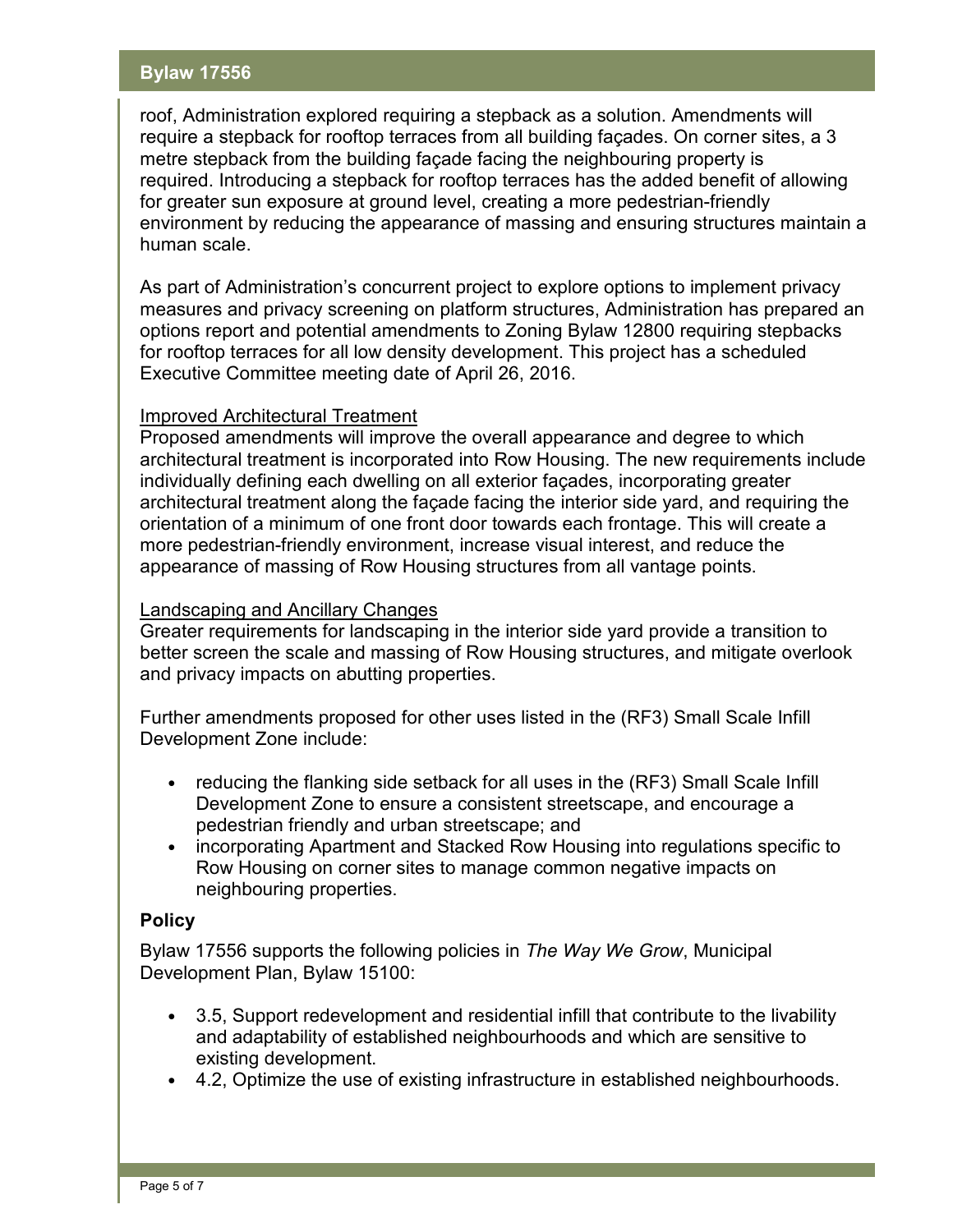- 4.2, Ensure that redevelopment in established neighbourhoods supports the health and livability of our citizens.
- 4.4, Provide a broad and varied housing choice, incorporating housing for various demographic and income groups in all neighbourhoods.
- 5.2, Require development to fit with the existing and planned neighbourhood context, to respect the scale, form, massing, style and materials of the neighbourhoods and to incorporate other design elements that create a transition between the new development and the existing neighbourhood.

#### **Corporate Outcomes**

This report contributes to the corporate outcome of "Edmonton is attractive and compact" as it provides options that will transform the urban form and improve the Edmonton's livability.

### **Public Consultation**

Consultation with stakeholders has been ongoing since September 2014. On September 11, 2015, a presentation and question and answer session was held with Canadian Home Builders' Association – Edmonton Region. Industry stakeholders were supportive of the direction of encouraging infill Row Housing development that is sensitive to existing development and manages impacts on neighbouring land uses.

On September 14, 2015, Administration presented a variety of setback scenarios to residents, builders, designers, Edmonton Federation of Community Leagues, and community league representatives at an interactive workshop. Stakeholders discussed side setbacks options, private outdoor amenity area configurations, requirements for greater architectural treatment and requiring landscaping in the interior side yard. An online survey was distributed to the public and members of the Edmonton Insight Community in October 2015. Overall, responses from the online survey echoed high level direction expressed at the interactive workshop. Validation of the high level workshop themes resulted in Administration drafting the proposed amendments to the (RF3) Small Scale Infill Development Zone.

On December 14, 2015, following direction provided by Executive Committee, Administration distributed an alternative method for determining the front setback to stakeholders. Feedback received from this circulation is summarized as follows:

- front setback or rear setback will have to be reduced in order to maintain a functional allowable building pocket
- variable front setback should be adopted to ensure blockface alignment
- reduce allowable site coverage for Row Housing to align with proposed allowable building pocket
- reduce number of dwellings permitted in (RF3) Small Scale Infill Zone to three
- waive the rear setback requirement (40% of site depth) for Row Housing if maintaining a consistent front setback is a priority
- 6 metre maximum front setback will greatly reduce rear setback variances